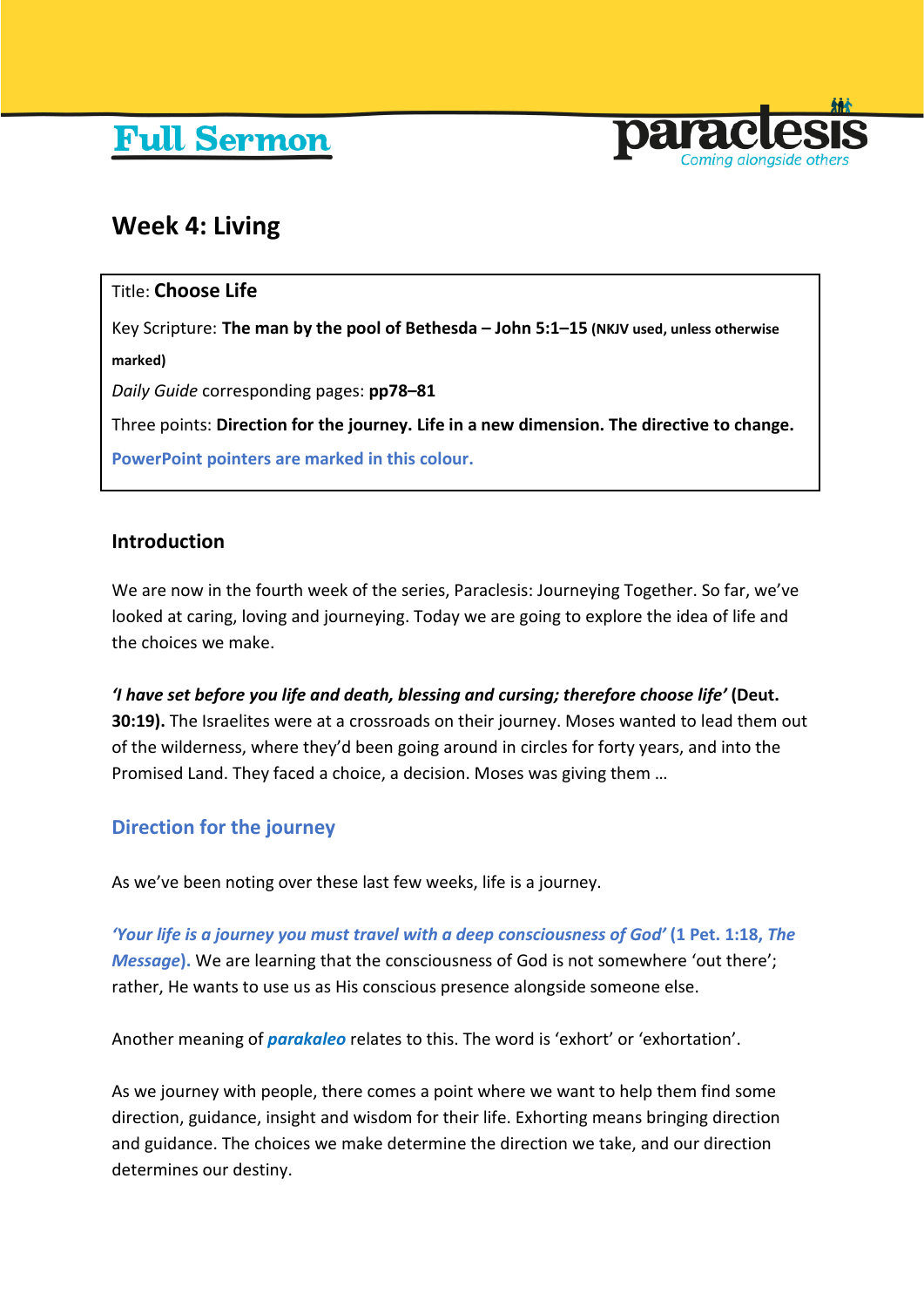*'I myself am certain of you, brothers, that you are full of what is good, complete in all knowledge, able to give direction to one another'* **(Rom. 15:14, BBE).**

Exhortation needs to be with words of encouragement.

When writing to the Thessalonians, Paul exhorted *and* encouraged them: *'like a father with his children, we exhorted [***parakaleo***] each one of you and encouraged you and charged you to lead a life worthy of God'* **(1 Thess. 2:11–12, RSV)**.

We can all too often view exhorting as lecturing people, telling them what they need to do; simply discharging knowledge. Bringing direction first starts with encouragement and affirmation.

**EXHORTATION: Bringing clear spiritual direction, guidance and understanding; focused on developing wise life choices that shape behaviour patterns and life outcomes.**

**Exhortation is spiritual direction [Fill in** *Daily Guide***]**

## **Life in a new dimension**

So how can we *'live life well'* as Paul had exhorted and encouraged the Thessalonians?

When Jesus talked about life, He used three different words. The three words, in Greek, were for three different **dimensions** of life. To journey well with people, it is important to understand three-dimensional living …

#### **1***. Bios***: External life [Fill in** *Daily Guide***]**

# *'Now the ones* **that** *fell among thorns are those who, when they have heard, go out and are choked with cares, riches, and pleasures of life* **[***bios***]***'* **(Luke 8:14).**

*Bios* refers to our lifestyle, our manner of life, how we live and do life day by day. The word 'cares' used here means: struggles, anxieties, worries, commitments, responsibilities. The daily demands of life. Jesus says the cares, riches, and pleasures of external life wrap themselves around us like weeds, throttling and choking us to death.

#### **2.** *Psuche***: Internal life [Fill in** *Daily Guide***]**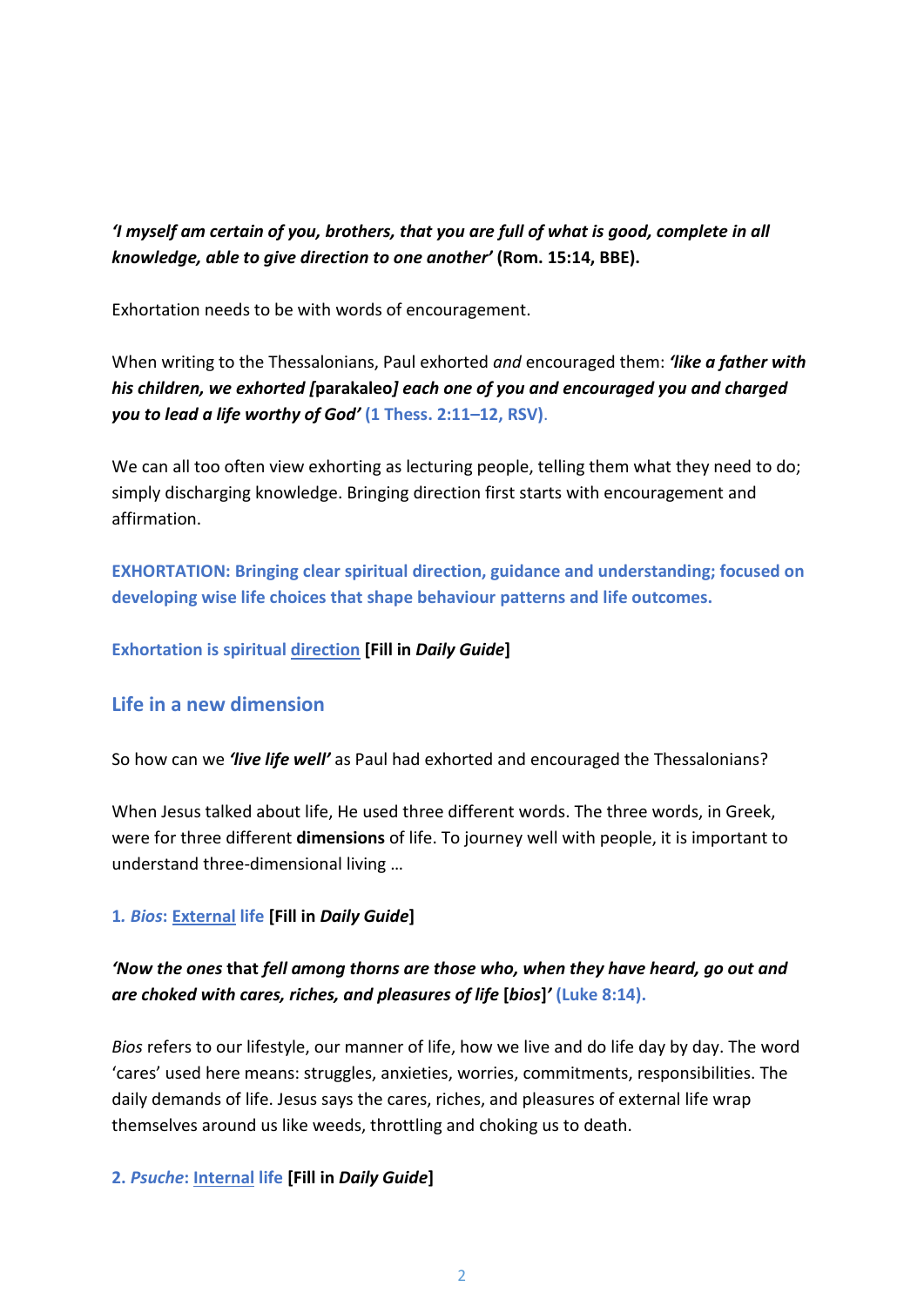# *'whoever desires to save his life* **[***psuche***]** *will lose it, but whoever loses his life* **[***psuche***]** *for My sake will save it'* **(Luke 9:24).**

*Psuche* refers to the inner world of thoughts, feelings, choices, decisions. It is our private personal world, hidden from view. In other words, the *bios* doesn't function in a vacuum. Our inner motivations and personal agendas influence and determine our external behaviour patterns.

This leads us to our third dimension …

#### **3.** *Zoe***: Eternal life [Fill in** *Daily Guide***]**

#### *'I am the way, the truth, and the life* **[***zoe***]***'* **(John 14:6).**

*Zoe* is the word Jesus used most frequently. Any Greek lexicon tells us it means God's kind of life. Not the *bios* life, not *psuche* life, but life as it can only be found in God. Life out of which creation sprang. The foundation and fount of all life.

*'In the beginning was the Word, and the Word was with God, and the Word was God … In Him was life* **[***zoe***]***, and the life* **[***zoe***]** *was the light of men'* **(John 1:1–4).**

*'The thief comes only to steal and kill and destroy; I have come that they may have life [zoe], and have it to the full'* **(John 10:10, NIV).**

**Journeying is about helping people find direction through facing choices in all of these three dimensions of living.** 

So let's look at **John 5:1–15**, where Jesus encounters **the man by the pool of Bethesda**.

Jesus is not in church this Sabbath morning. He's doing church on the street, down by the pool where there is a gate into the city. There are eight main gates into Jerusalem, but this isn't one of them; it is a gate where sheep are driven by sheep traders into the city. Inside was the daily cattle market: a noisy place, with thousands of sheep wandering everywhere, all bleating and milling.

*'Now a certain man was there who had an infirmity thirty-eight years'* **(John 5:5).** This was part of his *bios*, his external life; outer world.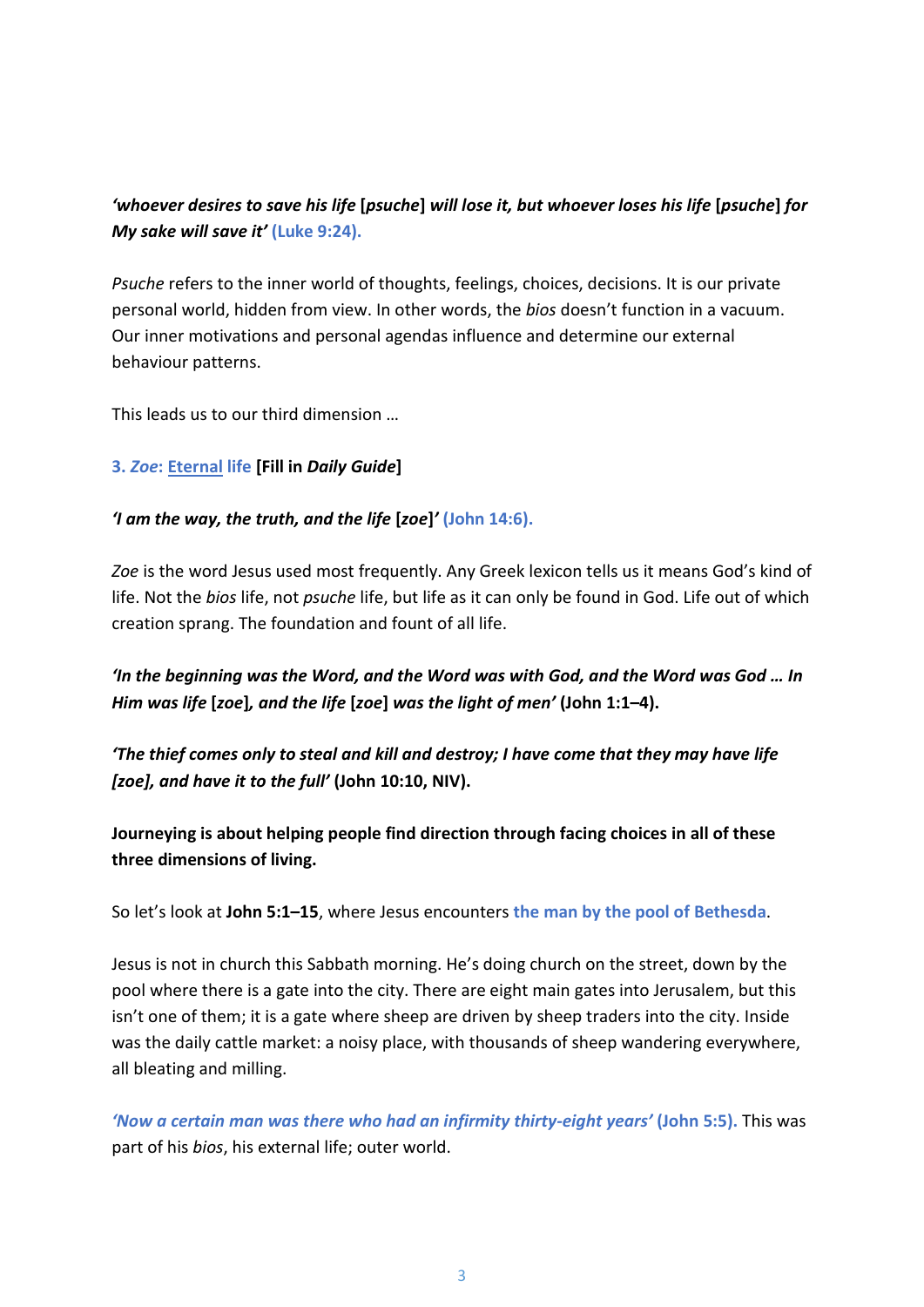#### **His outer world (***bios***) was:**

#### • **A busy and unpleasant place [Fill in** *Daily Guide***]**

Shepherds, who were buying and selling sheep at the market, would wash their sheep in the pool. And so the pool was smelly, dirty, murky – contaminated and polluted by sheep. And there was not only thousands of sheep but *'a great multitude of sick people, blind, lame, paralyzed'* **(John 5:3)**.

The sick were crowed there, sitting under the five arches to avoid the blistering heat of the sun. They were there because, once in a while, an angel came and stirred the water with healing properties and the first one who got in, out of all the thousands, would be healed.

#### • **An uncertain and competitive place [Fill in** *Daily Guide***]**

Things could change any minute. Will an angel visit today? Will there be any one to put me in? Will I be first? Will my circumstances change?

There was a continual underlying anxiety and it was a competitive environment. Every day, thousands vied for the opportunity to be healed. If the water moved slightly there was pandemonium. The ruthless crowd surged forward – like a Boxing Day or Black Friday sale – all banking on getting in the pool first.

It was 'every man for himself' and a daily battle not to lose your place in the pecking order; to protect your space.

This man, who had been sick for thirty-eight years, lived every day in this miserable, uncertain and competitive place.

Every day he hoped that the waters of the pool would move; that his turn would come; that 'today' his world would change. But he was only to be disappointed at the end of the day.

#### **Is this a picture of life today?**

People lie by the lottery pool, the promotion pool, the church pool, hoping the water will suddenly move and they'll be able to 'get in' – but living with the constant struggle and disappointment of it never happening for them. In the meantime, they are trapped on the treadmill of life.

#### • **The burden of busyness [Fill in** *Daily Guide***]**

We live in a busy world. Someone once said, **'I'm not stressed out. I've just been in a very bad mood for thirty years.'**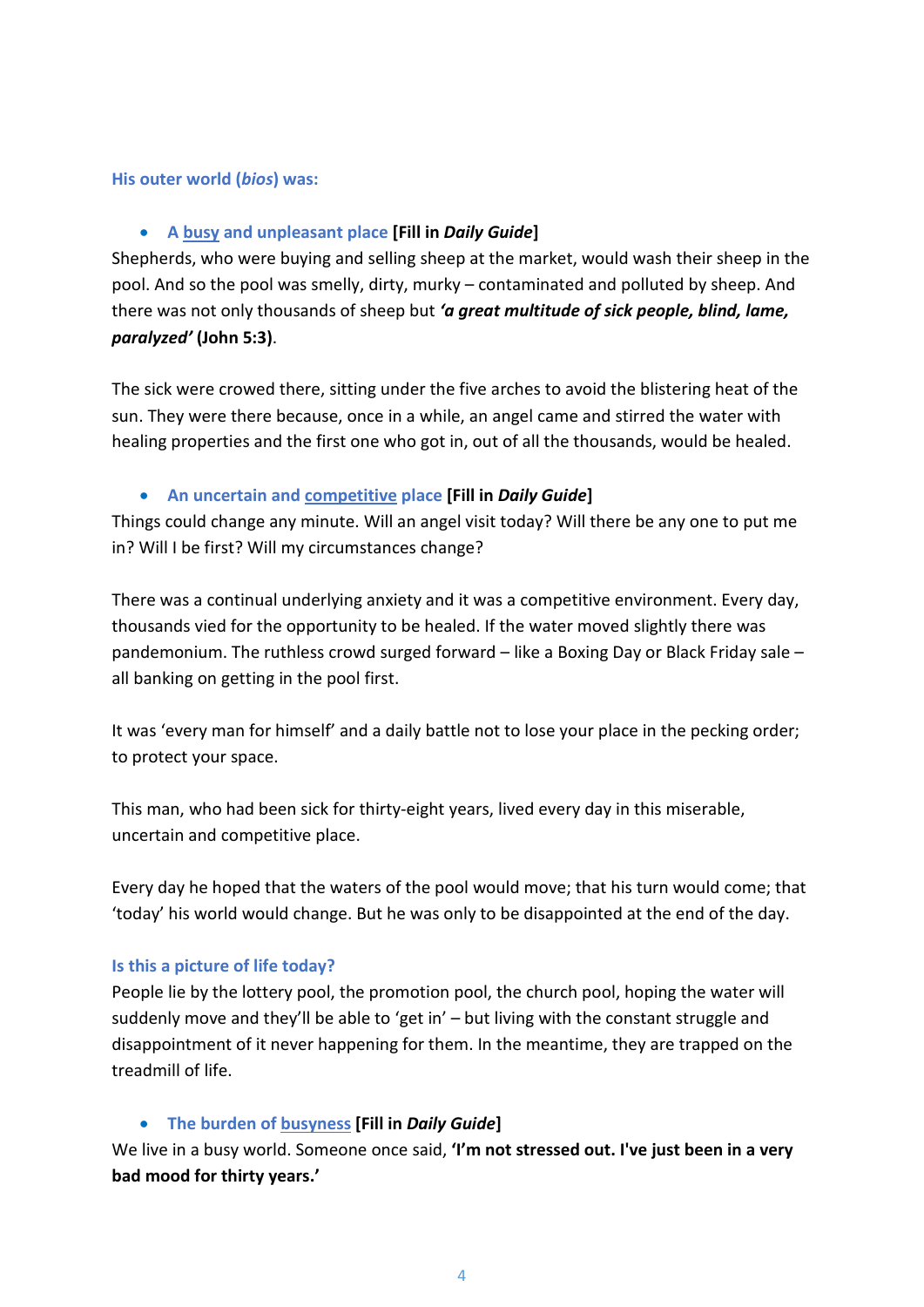We live life juggling mobile phones, networking, texting, emailing, tweeting, multitasking. Our world is just so full, and life so busy. We are swept along with the 'busy, busy' syndrome, caught in grip of 'hurry, hurry' sickness. Bottom lines, targets, deadlines, driven by endless appointments and meetings. Everyone wants everything yesterday. The in-tray of life never empties. Never enough time in the day to get it all done, struggling to hold it all together.

So consumed with our own busyness (maybe hoping something will change in our world through some pool we are living by), we just 'haven't got time' to come alongside someone else to journey with them.

Today, there are many courses that claim to train people on 'time management'. However, there is no such thing as time management. It's an oxymoron, a misnomer because time is constant.

Sixty seconds in a minute, sixty minutes in an hour, twenty-four hours in a day and seven days a week. You cannot manage that. God created it to be constant. You'll have a nervous breakdown trying. It can't be done.

Time comes and goes at the same rate it has for centuries. We say time flies, time goes slowly, but it doesn't. It's not about managing time, but about managing ourselves in relation to time. It's about personal management in relation to the resource of time that God has given to us, and we have choices and decisions to make about the busyness of our own lives.

#### • **The challenge of choice [Fill in** *Daily Guide***]**

So, on this day, Jesus came by the man lying by the pool who had suffered for thirty-eight years. Jesus comes to where he is, surrounded by this frenetic daily activity, living by this disappointing pool.

Now you might think that Jesus would heal this man by praying for him or helping him into the pool, but He doesn't. The Bible tells us that He asked the man a question and so offered him a choice: *'Do you want to be made well?'* **(John 5:6).**

Jesus was speaking to his *psuche* – his inner world. It was a simple 'yes or no' question: 'Do you want your world to change? Do you want this circumstance to be different?'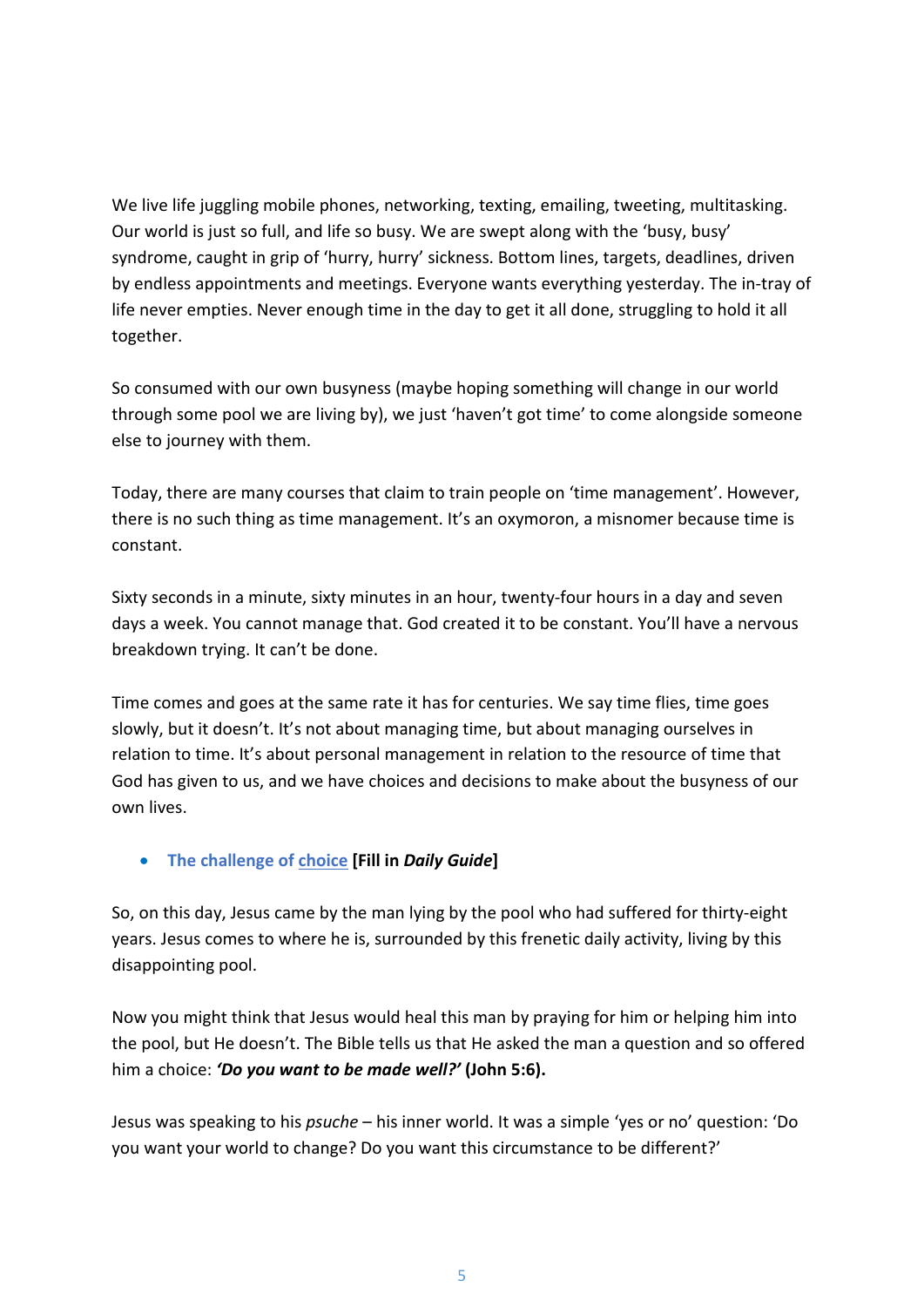After lying by this miserable pool for such a long time, you'd think his immediate response would be, 'Yes sir! I have been waiting for this all of my life.'

But he didn't respond like that. He was now held hostage by the **inner** and **outer** world he lived in.

#### **In his inner world (***psuche***), he had:**

#### • **Self-pity [Fill in** *Daily Guide***]**

# *'The sick man answered Him, "Sir, I have no man to put me into the pool when the water is stirred up"'* **(John 5:7).**

In other words, the man was saying to Jesus: **'You don't understand my problem. I am waiting here for the water to stir but when it moves, I've got nobody here to help me. I have no friends. I'm here alone, by myself in this.'** Caught in this terrible world of busyness, with these terrible struggling circumstances, he is ready to blame others for his inability to get into the water. It's other people's fault. We might call this the PLM syndrome: 'poor little me'.

#### • **Given up and become passive [Fill in** *Daily Guide***]**

## *'while I am coming, another steps down before me'* **(John 5:7).**

Seeing that others are quicker, he's resigned, believing that there will *always* be someone quicker. So he watches the world go by. It seems that something pushed the pause button of life and so he has accepted his lot. He's telling Jesus: **'I'm stuck here struggling, stuck in a freeze frame of life.'**

#### • **Settled for a victim mentality [Fill in** *Daily Guide***]**

Instead of responding, 'Yes Lord', he responds with self-pity, relinquishment and passivity. Why? He has adopted a victim mentality. A victim mentality means we consistently look for reasons why life isn't working for us: **I am the victim of circumstance. Other people did stuff to me, things have happened I had no control over. I'm just caught in it all. I'm simply a victim of my circumstances.** 

When we journey alongside people we may find this mentality has developed in them. Very often this is because the circumstance and struggle has lasted for so long. They can be so caught up in their world of busyness, demands, responsibilities and troubles that they are driven by them.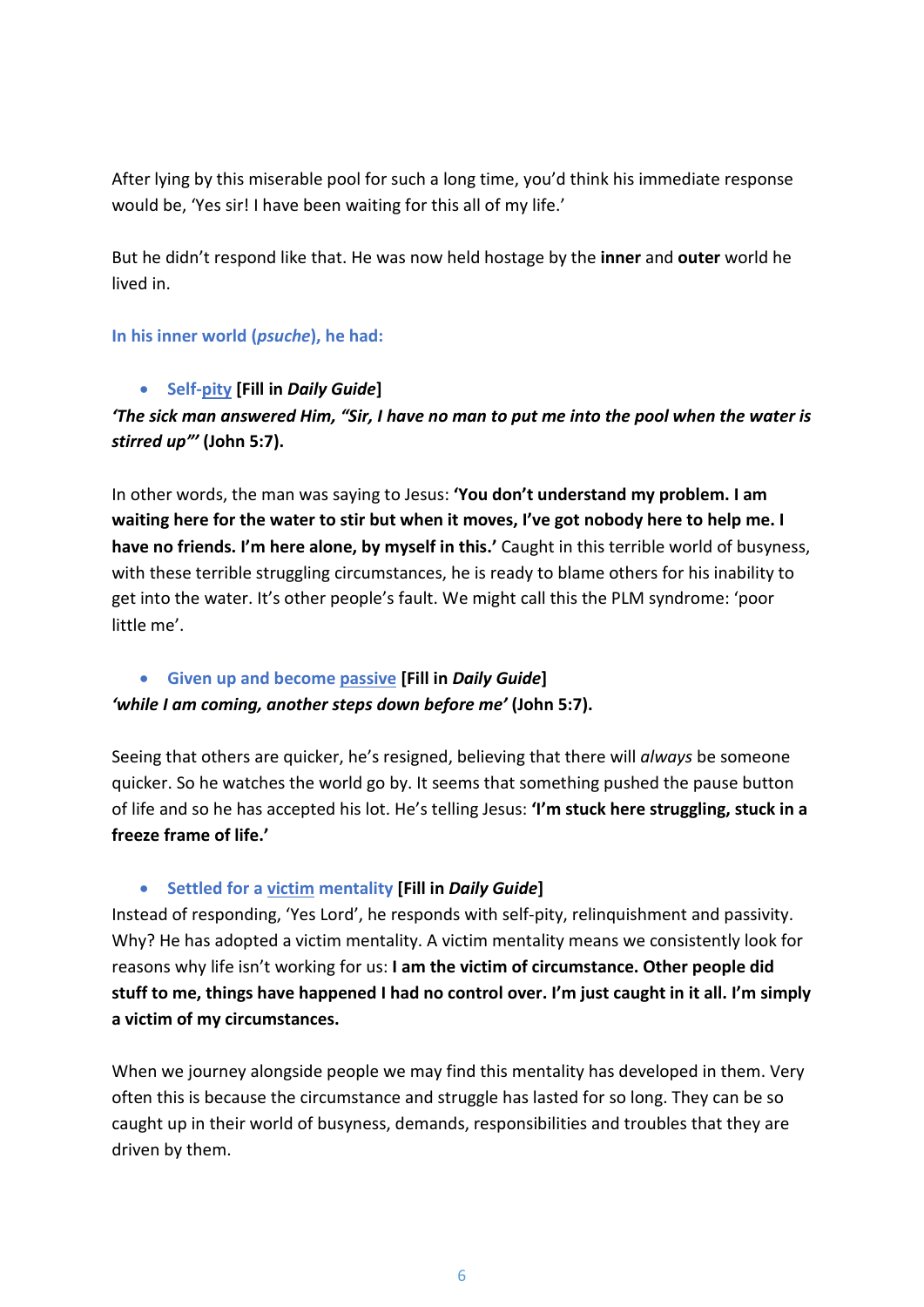By journeying with them, we can help them begin to understand and face that mentality. We can say: 'Hang on a minute, I can bring some hope, perspective, direction and encouragement to your life.'

# **The directive to change**

Jesus doesn't just walk away, leaving this man to his own devices. He exhorts him with a clear directive. **'Jesus said to him, "Get up! Pick up your mat and walk"' (John 5:8, NIV).** The man did and so chose life.

This is a huge challenge and one that many face today. People need others to come alongside and journey with them so that they can face and deal with this challenge together.

Paraclesis is often about helping people move on from where they are stuck in life. We journey with them out of that situation. Now, this doesn't mean we carry them. Jesus asked the man to pick up his mat and walk by himself. This also doesn't mean that we can force people to move on. They have to make that choice. But we can encourage them to make that choice, as Jesus did.

Let's look at several things about choice:

#### **1. We don't always choose what happens in life [Fill in** *Daily Guide***]**

Sometimes, struggle is a consequence of our choices and we need to accept responsibility and face that. But at other times, our circumstances have nothing to do with our choices. Some things we have no control over. We didn't choose our parents, we didn't choose the way someone wounded or hurt us etc. We need to recognise that stuff happens in life that we don't choose. However …

#### **2. We have the freedom to choose what we do with it [Fill in** *Daily Guide***]**

William Glasser, a well-known American psychiatrist, says that when we help people, we first have to help them face the **reality** of the circumstance, then we have to introduce them to what he calls his second 'R', which is **responsibility**. He says, **'we may not have chosen what has happened to us, but we can choose what we do with it now.'**[1](#page-8-0) No matter the circumstances, we can make choices.

#### **3. Life is a series of choices [Fill in** *Daily Guide***]**

What we choose largely defines us, and we make choices every day. The first choice is whether to stay in bed or to get up. We then choose to live the way we do, and daily choices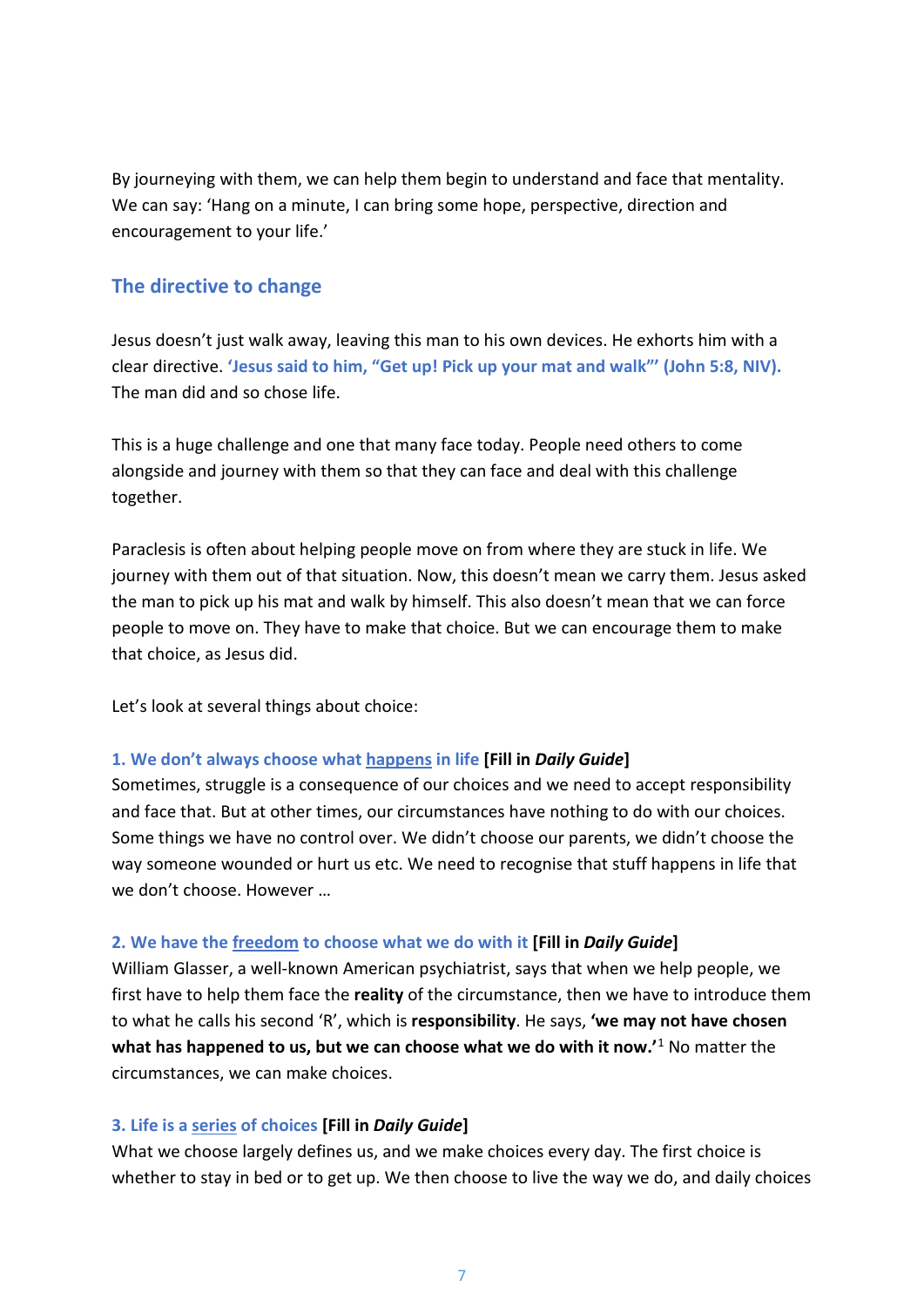we make become what we repeatedly do. We choose our cars, houses, friends, partners, jobs, etc. The power of choice is ours. If we're a workaholic, it's because we choose to be. The encouraging thing is, we can change the things we repeatedly do when we evaluate and change the series of our choices.

#### **4. We are responsible for our choices [Fill in** *Daily Guide***]**

They key is taking control of our choices. Waking up every morning, the most empowering thing is the realisation that we can 'choose life' today. To know that instead of continuing on doing the same old thing we can choose to make changes. In the *bios* and in the *psuche*, we can draw on an abundant supply of *zoe* life. We can choose to allow God's life to affect what's going on in our inner and outer world because God meets us at the point of choice. **'[Choose to] Walk in the Spirit … [choose not to] fulfill the lust of the flesh' (Gal. 5:16).**

#### **5. Choices are always consequential [Fill in** *Daily Guide***]**

There are always consequences to the choices we make. Sometimes we come alongside people who are living with the consequence of a bad choice, and need to help them find direction and insight as we walk with them. Make no mistake, the choices we make today will have an impact on life tomorrow. When we choose a behaviour, we choose its consequences.

#### **6. The loss of felt choice is not the loss of real choice [Fill in** *Daily Guide***]**

God has made us volitional, choosing beings. Maybe you have lost the sense of your ability to make choices, or maybe have made bad choices and have lost confidence in your own ability? Maybe you need someone to journey with you to help you to find your confidence in God to make choices that are according to His plans and purposes for your life? It is the loss of felt choice that produces a victim mentality, causing us to be creatures of habit. Habit is the unconscious loss of felt choice. When we lose the awareness that we are choosing beings we function on auto-pilot.

#### **7. We can choose to live God's kind of life [Fill in** *Daily Guide***]**

Jesus gives this man further direction. Not only to stand up and walk, but to change his direction. *'Later Jesus found him at the temple and said to him, "See, you are well again. Stop sinning or something worse may happen to you"'* **(John 5:14).** This suggests that the man was by that pool because of a wrong choice. Jesus is saying, 'I have called you to choose, you have made that choice, now continue making right choices, choosing the right directions, choosing the God kind of life'. That is the wonderful message of the gospel.